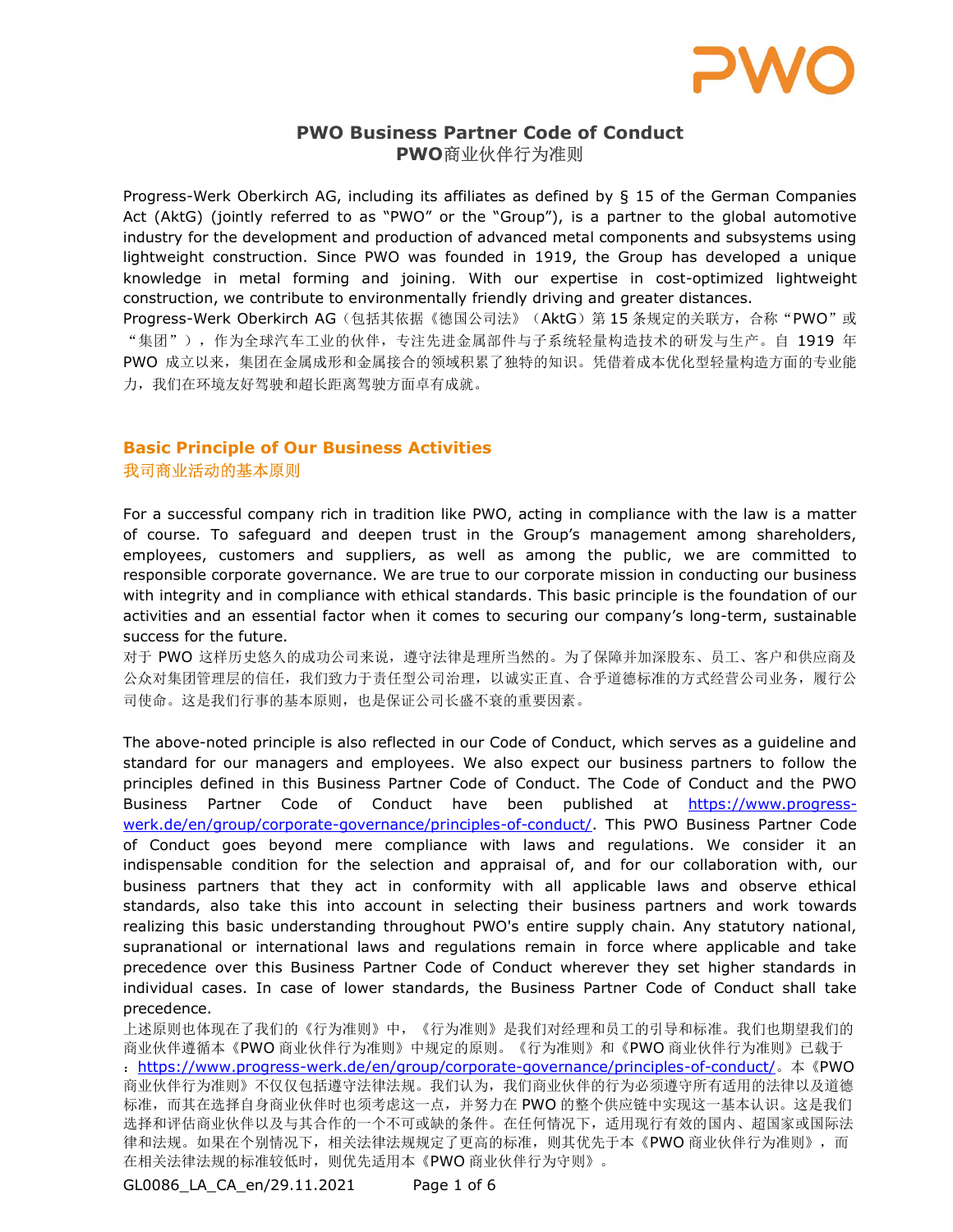

#### 1. Behaving with Integrity in All Business Activities 在所有商业活动中诚实廉洁行事

### Prohibition of Corruption and Bribery 严禁腐败与贿赂

Corruption is prohibited by international conventions (e.g., the principles of the UN Global Compact and the UN Conventions against Corruption) and national laws.

国际公约(如《联合国全球契约》与《联合国反腐败公约》原则)和国内法律禁止腐败。

PWO does not tolerate any form of bribery or business practices that may give rise to the impression that there is any impermissible taking of influence or manipulation among both its own employees as well as its business partners.

PWO 不容许任何形式的贿赂或可能造成他人认为 PWO 及其商业伙伴存在任何非法使用影响力或违法操纵行为的 商业惯例。

PWO expects that its business partners refrain from offering any advantages whatsoever to third parties and receive neither any direct nor indirect advantages for themselves from others. Likewise, they shall not promise any advantages constituting an illegal action pursuant to the applicable anti-corruption laws.

PWO 期望其商业伙伴不向第三方提供任何形式的好处,且不为己方利益接受他人提供的任何直接或间接的好处。 同样地,根据适用的反腐败法律,PWO 的商业伙伴不得允诺构成非法行为的任何好处。

PWO also expects that its business partners do not tolerate any form of illegal gratuities whatsoever, particularly in business contact with official dignitaries and authorities at home and abroad. They shall likewise ensure the integrity of their employees' conduct and procedures. 此外, PWO 亦期望其商业伙伴不允许任何形式的非法馈赠, 尤其是在与国内外政府高官和有关部门进行业务往来 时。同样地,PWO 的商业伙伴应确保其员工的行为和办事程序诚实廉洁。

### Invitations and Gifts 招待及礼物

In the handling of gratuities, for example in the form of gifts or invitations, the business partner shall pay close attention generally and particularly, with respect to its activity for PWO, to avoid any appearance of impropriety or incorrectness. PWO expects that its business partners do not abuse invitations and gifts for the purpose of exerting influence. Invitations and gifts to PWO employees or persons associated with them shall be granted only if the reason and value is appropriate, i.e., if they are of low value and if they can be considered as an expression of locally generally accepted business practice. In the same way, business partners shall not solicit any inappropriate advantages from PWO employees.

在处理馈赠物品时,如以礼物或招待的形式给予的馈赠,商业伙伴应对其涉及 PWO 的活动给予通常及特别的密切 关注, 以避免出现任何不当或错误行为。PWO 期望其商业伙伴不以获取影响力为目的滥用招待及礼物。仅在理由 和价值适当的情况下(即价值低,且可被视为当地通常接受的商业惯例表达方式)允许对 PWO 员工或其关联人士 进行招待或馈赠礼物。同理,商业伙伴不得向 PWO 员工索要任何不正当好处。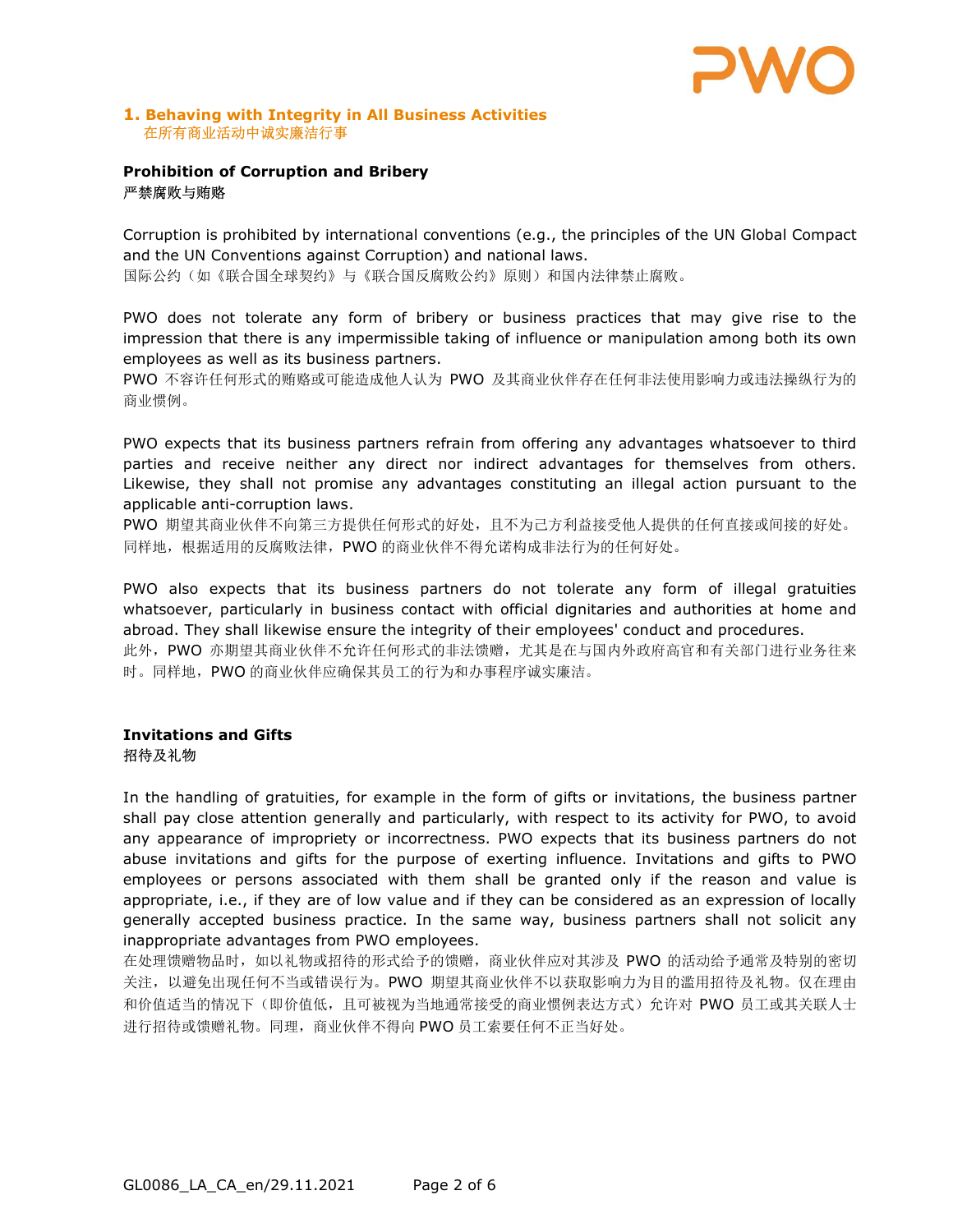

### Fair Competition 公平竞争

PWO expects that its business partners act fairly in competition and observe the applicable legal regulations of anti-trust and competition law. Business partners shall neither participate in any agreements with competitors contrary to anti-trust regulations nor take advantage of any possibly existing market-controlling position.

PWO 期望其商业伙伴公平竞争并遵守适用的反垄断和竞争法律法规。商业伙伴不得违反反垄断法规与竞争者缔结 任何协议,也不得利用任何可能存在的市场控制地位。

### Money Laundering 反洗钱

PWO expects that its business partners observe the relevant legal requirements for the prevention of money laundering, that they do not get involved in money-laundering actions, and that they support the international fight against money laundering.

PWO 期望其商业伙伴遵守相关反洗钱的法律规定,且不得卷入洗钱行为,并支持国际反洗钱斗争。

### Avoidance of Conflicts of Interest 避免利益冲突

PWO expects that its business partners make their decisions regarding their business with PWO exclusively on the basis of objective considerations. Conflicts of interest with private or family matters or otherwise with economic or other activities, as well as those of associated persons or entities or other related persons or organizations shall be avoided from the outset.

PWO 期望其商业伙伴仅在客观考虑的基础上就其与 PWO 的业务作出决定,继而从一开始就避免个人或家庭事务 或其他经济或其他活动的利益冲突,以及关联人士或实体或其他相关人士或机构的利益冲突。

# 2. In the Interest of Human Rights 人权利益

PWO expects from its business partners the recognition of the "Universal Charter of Human Rights" of the United Nations, the principles of the UN Global Compact, and the core work standards of the International Labor Organization (ILO), in consideration of the country-specific laws applicable at the different sites. PWO expects its business partners to ensure compliance with fundamental human rights in their business operations in accordance with the applicable national laws and regulations.

鉴于不同地区适用各国的具体法律,PWO 期望其商业伙伴认可联合国《世界人权宣言》、《联合国全球契约》系 列原则及国际劳工组织(ILO)的核心工作标准。PWO 期望其商业伙伴根据适用的国内法律法规, 在其业务经营 过程中保障员工的基本人权。

# Child Labor 童工

PWO expects that its business partners prohibit and refrain from any kind of child labor at their companies.

PWO 期望其商业伙伴禁止且避免在其公司内雇佣任何类型的童工。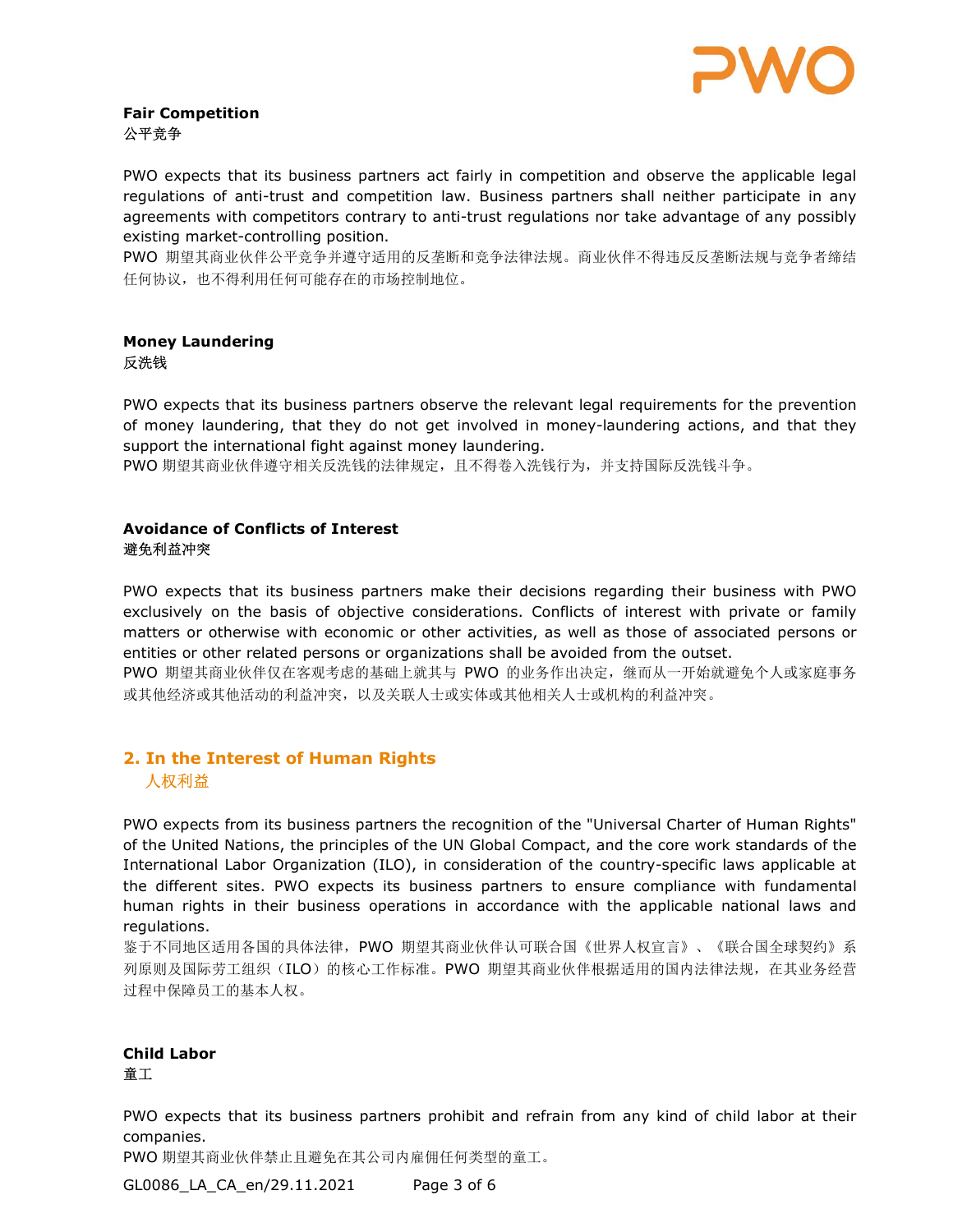

#### Discrimination 歧视

PWO expects that its business partners treat their employees fairly and that they prevent discrimination in the hiring of employees as well as in promotions, the remuneration of work of equal value or the provision of training or continued education measures. We expect from each business partner that they do not discriminate against anyone by reason of their gender, skin color, national and ethnic origin, age, citizenship, political opinion, world view, religious affiliation, social origin, health status, disability, or sexual orientation. The rights of indigenous peoples shall be respected and protected by PWO's business partners.

PWO 期望其商业伙伴对员工一视同仁,且禁止在雇佣、晋升、公平薪酬、培训规定或深造举措中歧视对待。我们 期望每个商业伙伴不因性别、肤色、民族和种族、年龄、国籍、政治观点、世界观、宗教信仰、社会出身、健康状 况、残疾或性取向歧视任何员工。原住民族的权利应得到 PWO 商业伙伴的尊重和保护。

### Human Trafficking, Slavery and other forms of Forced Labor 人口贩卖、奴役和其他形式的强迫劳动

PWO prohibits any kind of human trafficking, slavery, forced labor or comparable practices and expects the same from its business partners.

PWO 禁止任何形式的人口贩卖、奴役、强迫劳动或类似做法,并希望其商业伙伴也能这样做。

### Freedom of Association 结社自由

PWO expects that its business partners respect the freedom of association as well as the right to form interest groups. Thus, they shall grant the right to their employees under national laws and regulations to represent their interests collectively.

PWO 期望其商业伙伴尊重结社自由和结成利益群体的权利。据此,商业伙伴应根据国内法律法规,授予员工集体 代表其利益的权利。

### Compensation and Working Hours 补偿及工作时间

PWO expects that its business partners observe the respectively applicable legislation on working hours. Furthermore, it is expected that the employees of our business partners receive compensation that is consistent with the respectively applicable national, provincial and/or state laws.

PWO 期望其商业伙伴遵守各自适用法律关于工作时间的规定。此外,我们期望商业伙伴的员工获得与各自适用的 国家、省或州法律相符的补偿。

### Health Protection and Work Safety 健康保护及工作安全

PWO expects that its business partners observe the applicable legislation on health protection and work safety. The business partner shall support the protection of its employees' safety and health through appropriate measures, such as preventive and consistent work protection, appropriate instruction and training as well as a safe and healthy work environment.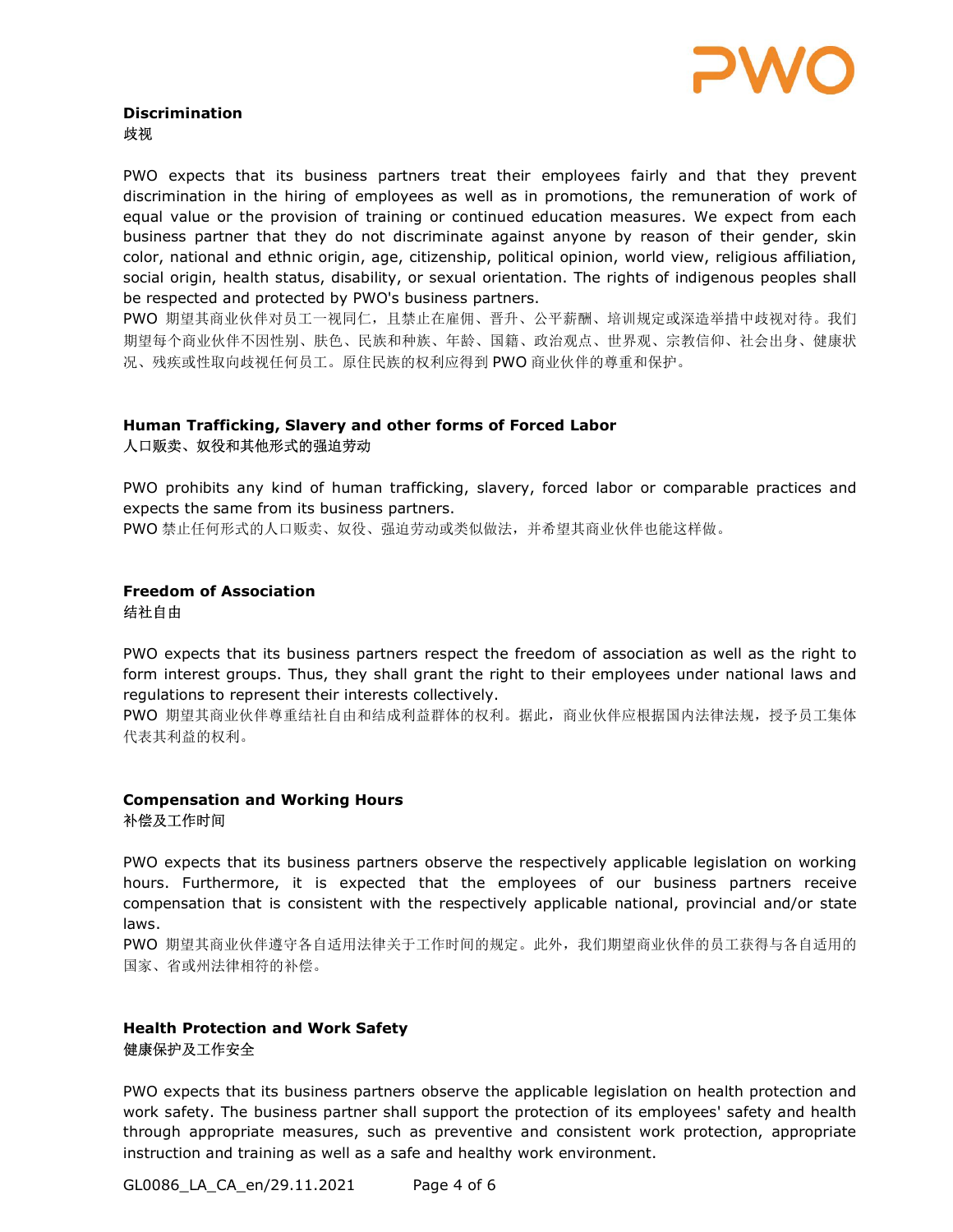

PWO 期望其商业伙伴遵守各自适用国内法律关于健康保护及工作安全的规定。我们的商业伙伴应采取适当的措施 保障员工的安全及健康,如预防性的、持续的工作防护,适当的指导和培训,以及安全、健康的工作环境。

### Deployment of Security Forces 配备安保人员

PWO expects that its business partners, when hiring or using private or public security forces for business purposes, will discourage the use of extensive violence and interference with freedom of association and freedom of labor by providing adequate instruction and supervision of the security forces.

PWO 希望其商业伙伴在为商业目的雇用或使用私人或公共安保人员时,对安保人员进行充分的指导和监督,以阻 止滥用暴力以及干扰结社自由和劳动自由的行为。

#### Land Acquisition 土地收购

PWO expects that when acquiring land, its business partners will not engage in unlawful evictions or other forms of unlawful deprivation of land, forests, and waters whose use provides a person's livelihood.

PWO 希望其商业伙伴在收购土地时不会进行非法驱逐或以其他方式非法剥夺他人赖以生活的土地、森林和水域。

# 3. Environmental Protection 环境保护

### Efficient Dealing with Resources 高效利用资源

The business partner shall, within the scope of its capabilities, advocate for the efficient use of energy, water and raw materials, as well as for the use of renewable resources and the minimization of environmental and health damage. Non-renewable resources in particular should be used as sparingly as possible. PWO expects the business partner to continuously identify and implement potential improvements as part of its environmental policy.

商业伙伴应在其能力范围内倡导高效利用能源、水和原材料,以及使用可再生资源,尽量减少对环境和健康的损害 。特别是,尽可能节约使用不可再生资源。PWO 希望商业伙伴不断发现潜在问题,实施相应改善措施,并将此作 为其环境政策的一部分。

### Avoidance and Mitigation of Environmental Impacts 避免及减轻对环境造成的影响

#### CO2 Reduction

减少二氧化碳排放

PWO develops its climate targets in line with the Paris Climate Agreement and in collaboration with its business partners, contributing to the reduction of CO2 emissions along the value chain. As such, PWO expects its business partners to record and monitor direct and indirect CO2 emissions, including the upstream supply chain. The business partner shall strive to continuously reduce such CO2 emissions in line with the Paris Climate Agreement and within the scope of its capabilities.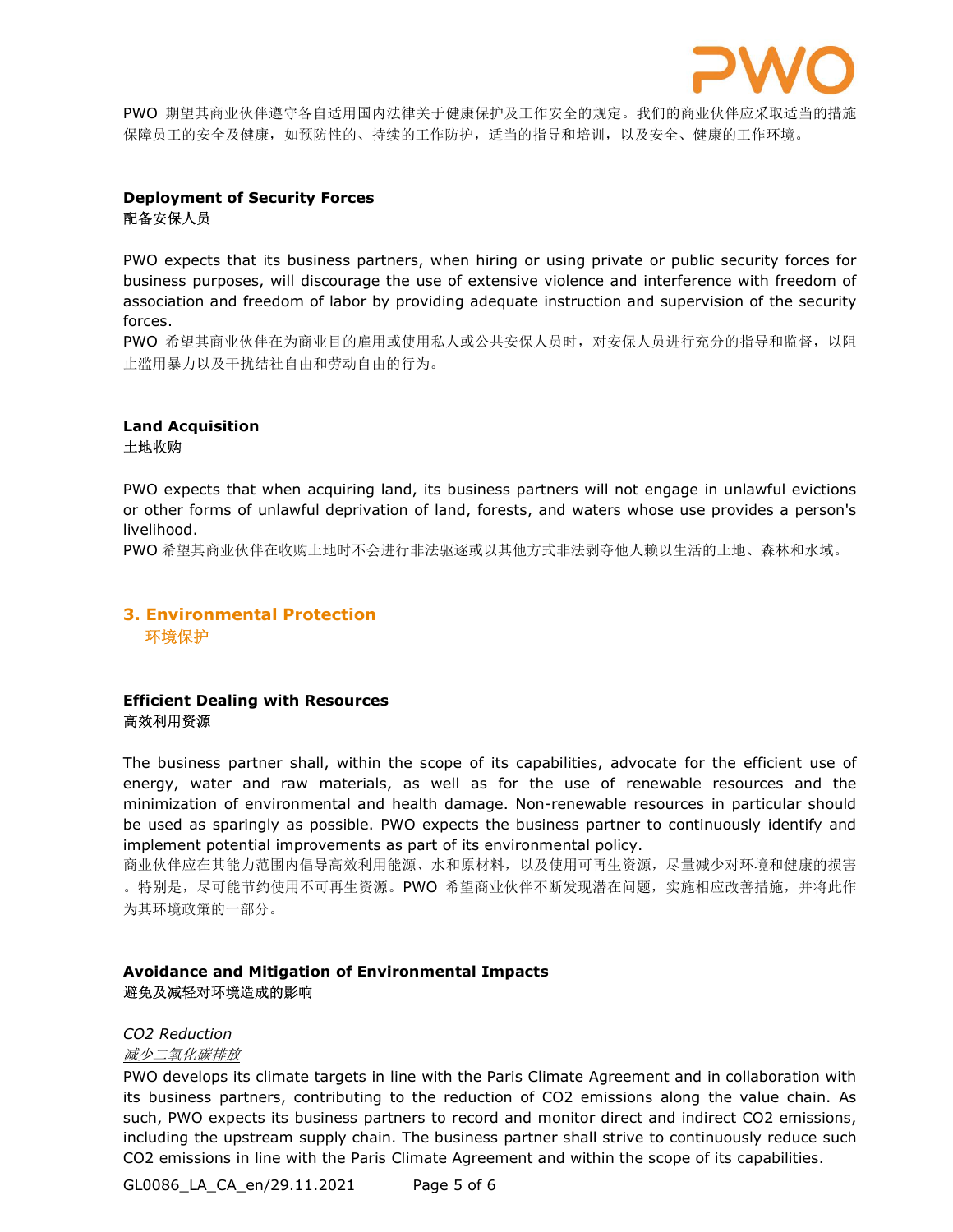

PWO 根据《巴黎气候协定》制定气候目标,并与其商业伙伴合作,为减少价值链上的二氧化碳排放作出贡献。因 此,PWO 希望其商业伙伴记录和监测直接和间接的二氧化碳排放,包括上游供应链。商业伙伴应根据《巴黎气候 协定》在其能力范围内努力持续减少二氧化碳的排放。

#### **Water Quality and Consumption**

水质和用水

PWO expects targeted prevention from its business partners, particularly in areas where environmental pollution can have a damaging effect on the basis of food production, access to sanitary facilities and safe drinking water, or the health of individuals. Water consumption is to be recorded completely and transparently and continuously reviewed for reduction potential. PWO 希望其商业伙伴采取针对性的预防措施,特别是在环境污染可能对食品生产、卫生设施和饮用水安全或个人

健康产生破坏性影响的地区,同时完整、透明地记录用水情况,并不断审查减少用水量的可能性。

### Handling Hazardous Substances and Waste 处理有害物质和废弃物

The business partner shall observe the guidelines set by applicable laws and international agreements (e.g. REACH) in the use, production and trade of hazardous substances, other chemicals and wastes.

商业伙伴在使用、生产和交易有害物质、其他化学品和废弃物时,应遵守适用法律和国际协议(如 REACH)规定 的准则。

#### Sustainable Products 可持续产品

In developing products and services, the business partner shall ensure that their use is economical in terms of consumption of energy and natural resources. This includes that reuse, recycling and safe environmentally friendly disposal are taken into account, and that waste is reduced as much as possible. PWO expects its business partners to comply with the applicable environmental laws, regulations and standards.

在开发产品和服务时,商业伙伴应确保节约使用能源和自然资源,包括考虑再利用、回收和安全环保处理,并尽可 能地减少产生废弃物。PWO 期望其商业伙伴遵守适用的环境法律法规和标准。

# 4. Confidential Handling of Information 信息的保密处理

In order to protect confidential and personal information, data and plans, the business partner shall store these securely and protect them against access by third parties. 为保护涉密及个人信息、数据和方案,商业伙伴应以安全方式保存上述信息,并且不得允许第三方接触。

PWO expects that its business partners observe all relevant laws and regulations regarding data privacy and that they gather, process and use personal data only in accordance with the conditions of the applicable data protection regulations.

PWO 期望其商业伙伴遵守与数据保密相关的一切法律法规,且商业伙伴只能根据适用数据保护法规的规定收集、 处理和使用个人信息。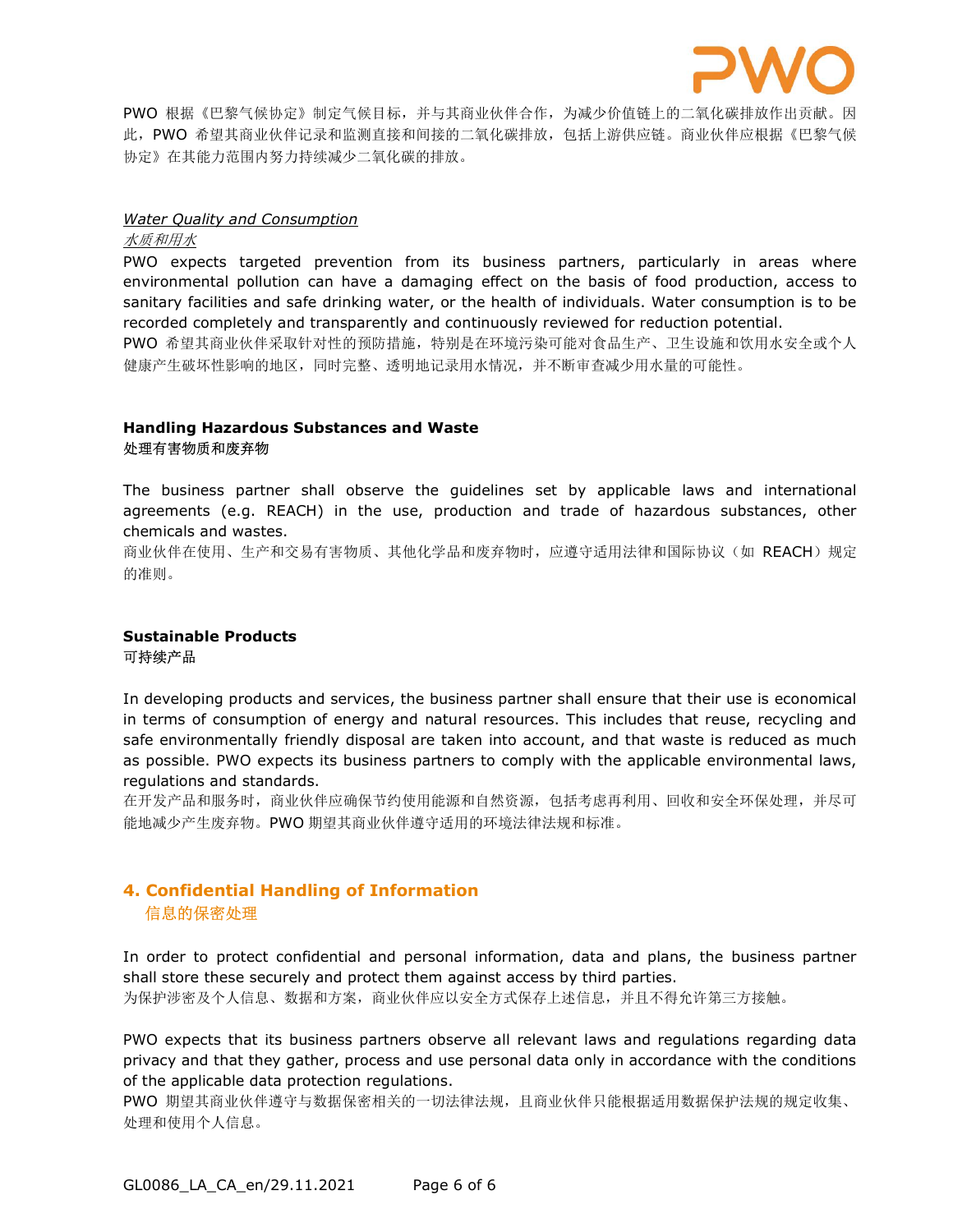

Business partners may use information exclusively for authorized purposes and in an appropriate way and manner. All business partners of PWO undertake not to disclose any confidential data or business secrets to third parties without PWO written authorization and not to use these on their own for their own purposes.

商业伙伴仅可在授权范围内以适当的途径和方式使用信息。PWO 的全体商业伙伴承诺: 在未经 PWO 书面授权的 情况下,其不会向第三方透露任何保密数据或商业秘密,且不会为己方目的使用此类信息。

# 5. Compliance and Implementation of Standards Described 所述标准的遵守和实施

PWO calls on selected business partners to carry out a self-assessment based on a supplier survey. PWO will verify the compliance and implementation of the standards described herein within the scope of a risk-based review in order to detect any compliance or integrity risks.

PWO 呼吁选定的商业伙伴在供应商调查的基础上进行自我评估。PWO 将在风险审查的范围内核查本报告所述标 准的遵守和实施情况,以发现任何合规和廉洁方面的风险。

In case of non-compliance with the standards described in this PWO Business Partner Code of Conduct, PWO reserves the right to review the business relationship with each business partner. In doing so, PWO will adhere to the principle of appropriateness, such that PWO will review carefully which consequences are appropriate, suitable and required in each individual case. This may lead to an immediate termination of the business relationship as well as to claims being brought for damage compensation.

如果违反本《PWO 商业伙伴准则》中所述的标准,PWO 有权审查与每个商业合作伙伴的商业关系。在此过程中 ,PWO 将坚持适度原则,即 PWO 会依照具体情况仔细审查哪些结果是得当、适宜且符合个案要求的。审查结果 可能导致商业关系的立即终止及对损害赔偿的主张。

### Supplier Relations 供应商的关系

PWO's business partners shall require their subcontractors and suppliers to comply with the principles and requirements described in this PWO Business Partner Code of Conduct and take this into account when selecting such subcontractors and/or suppliers. PWO's business partners strive for compliance in the supply chain leading to PWO. Particular attention must be paid to the responsible procurement of raw materials, as the extraction, further processing, and trade of certain raw materials can be associated with high risks for people and the environment.

PWO 的商业伙伴应要求其分包商和供应商遵守本《PWO 商业伙伴准则》中所述的一切原则和规定,并在选择分 包商和/或供应商时也考虑这一点。PWO 的商业伙伴应致力于在 PWO 的供应链中遵守有关规定,尤其是,要特别 注意原材料的采购,因为某些原材料的提取、深加工和贸易可能会对人和环境造成较高的风险。

#### Management Systems 管理体系

PWO recommends that its business partners implement the appropriate management systems or equivalent processes to ensure compliance with the principles listed herein, e.g., by using a certified management system.

PWO 建议其商业伙伴实施适当的管理制度或类似程序,确保遵守本准则所列的原则,如使用认证管理体系。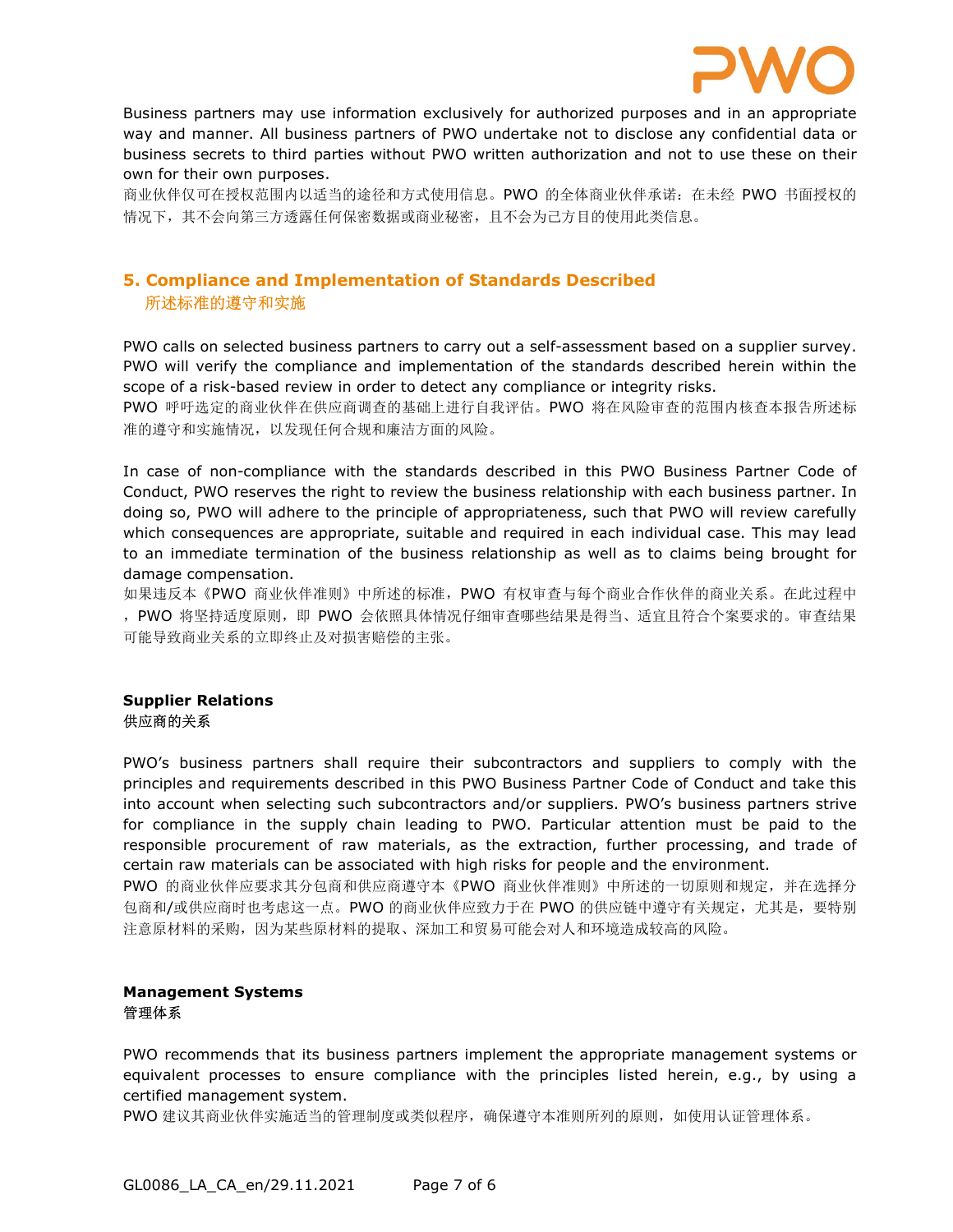

## 6. Reporting of Violations 违规举报

Despite the commitment to act honestly and ethically, every company is exposed to the risk that various situations may not proceed appropriately or that unlawful or unethical acts may be committed, either knowingly or unknowingly. To ensure that PWO is able to respond to misconduct in a timely and appropriate manner, everyone's attention and willingness to cooperate is required. 尽管致力于以诚信道德的方式行事,但每一家公司都面临着各种风险,如可能无法采取适当的行动,或在知情或不 知情的情况下实施非法或不道德行为。为了确保 PWO 能够以及时、适当地应对不当行为,需要所有人的关注和配 合。

PWO's whistleblower system provides everyone with a way to inform PWO about misconduct within PWO or in connection with PWO. PWO expects its business partners not to obstruct communications through the whistleblower system. If the business partners have concrete, wellfounded evidence of a severe infringement or breach of rules within PWO or any non-compliance in connection with PWO, the business partners can use PWO's external whistleblower system to report these. The whistleblower system is available round the clock. PWO also accept anonymous tips. The whistleblower system is available at the link below:

PWO 的举报制度为每个人提供了一种途径,以向 PWO 报告其内部或与之有关的不当行为。PWO 希望其商业伙伴 不要阻挠他人通过举报系统进行沟通。如果商业伙伴有具体、充分的证据证明 PWO 内部存在严重违纪或违规行为 或任何与 PWO 有关的不合规行为,可使用 PWO 的外部举报系统报告有关情况。举报系统全天 24 小时开放,可 匿名提交有关线索。举报系统链接如下:

https://pwo-progresswerk-oberkirch.integrityline.org

Business partners can also access it from the PWO home page under Group>Corporate Governance>Whistleblower System. 商业伙伴也可以从 PWO 的主页进行访问: 集团>公司治理>举报系统

Alternatively, business partners can also provide tips directly to PWO's Compliance Officer. 或者,商业伙伴也可以直接联系 PWO 的合规负责人。

### Compliance Officer of PWO High-Tech Metal Components (Suzhou) Co. Ltd. 配伟奥精密金属部件(苏州)有限公司合规负责人

Sammy Jiang 蒋樱花 No. 33 Tian'edang Rd. Yuexi Town, Wuzhong District 215104 Suzhou, Jiangsu Province P.R. China 中国江苏省苏州市吴中区 越溪镇天鹅荡路 33 号 Tel/电话: (+86) 512 - 6637 9721-8008 Fax/传真: (+86) 512 - 6631 6357 Email/电子邮箱: compliance@pwo-china.cn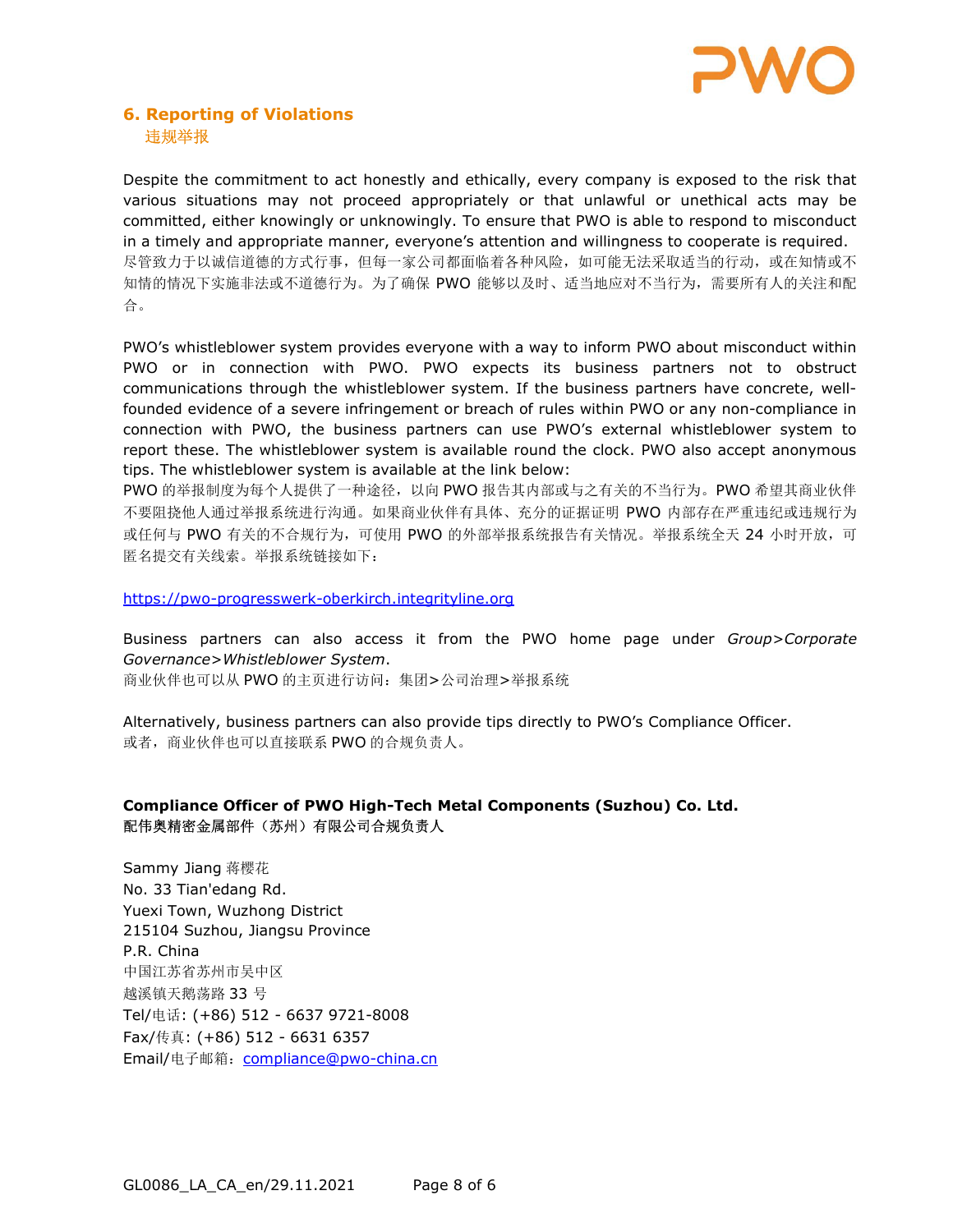

# PWO Group Compliance Officer PWO 集团合规负责人

Christian Bühler Industriestr. 8 77704 Oberkirch Tel/电话: (+49) 7802-84178 Fax/传真: (+449) 7802-8488178 Email/电子邮箱: compliance@progress-werk.de